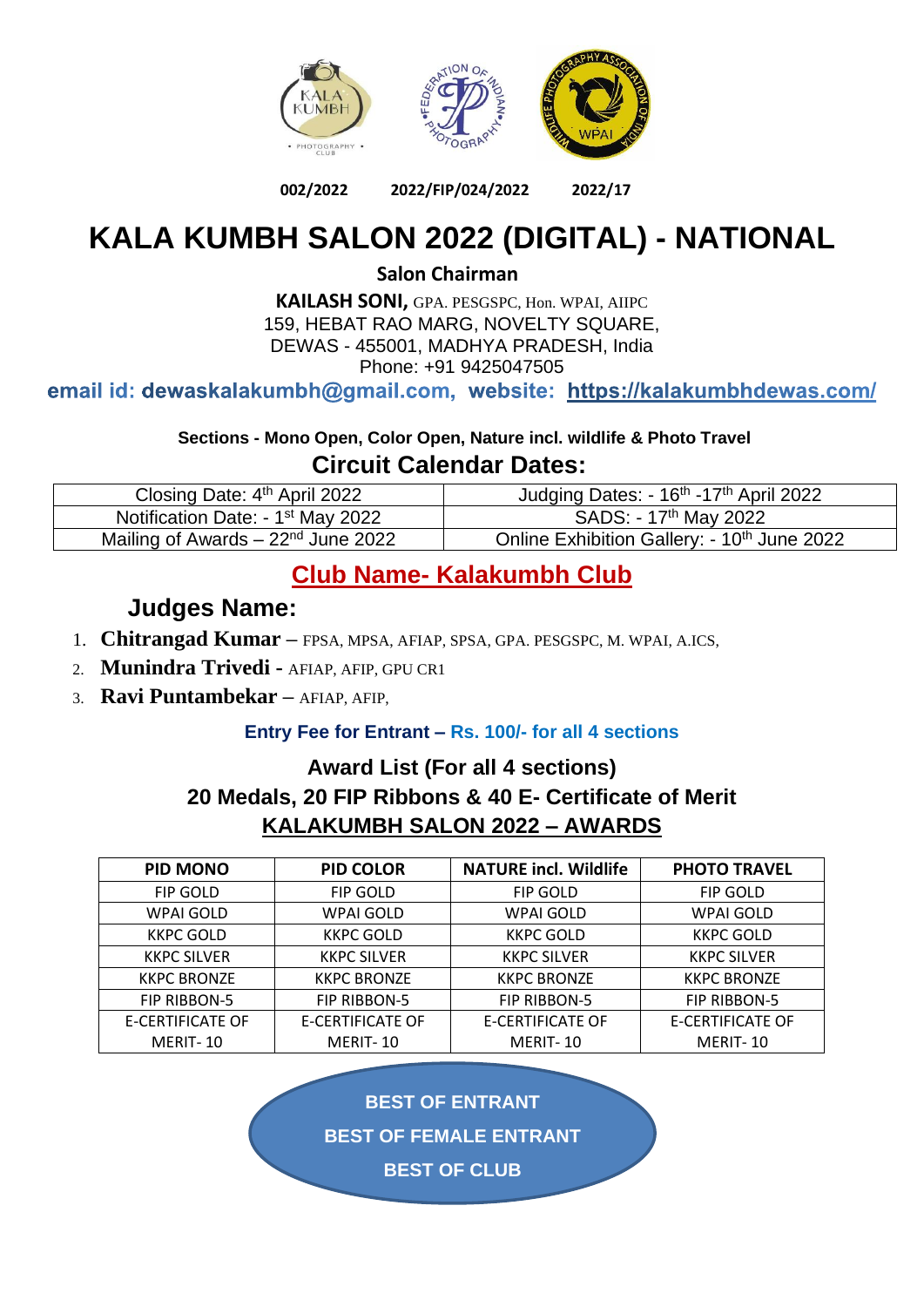# **SALON RULES & REGULATION**

**1. The salon is open to all photographers in INDIA. It is organized under the patronage & approval of** 

**FIP & WPAI.**

**2. The Salon consists of Four sections: (a) Monochrome- Open (b) Color - Open (c) Nature incl. Wildlife: Monochrome and Color (Combined) and (d) Photo Travel: Monochrome and Color (Combined).**

**3. The digital image files must be in JPEG format and file size maximum 2 MB. Please submit the images with maximum 300dpi resolution and a maximum of 1920 X 1080. If the image is horizontal i.e. in landscape format, the width would be 1920 pixels and the height would be less than this as per composition. Similarly, if the image is vertical or in portrait format, the height would be 1080 pixels and the width would be less this as per composition.**

**4. The Judging for this Salon will be OFFLINE. Notification will be online for each separate judging. Entries will be judged by Points System. The decision of the panel of judges will be final and binding with no appeal.**

**5. ENTRIES to be submitted as digital file by online through our website: <https://kalakumbhdewas.com/> for result, you can visit it.**

**6. If Entry fee is not received, the entry will not be judged and the entry will be cancelled.**

**7. Title of Entry / Image should not exceed 35 letters to facilitate computer listing for catalogue. Use only (A-Z or 0-9) in titles. Each photo can be presented in only one section.**

**8. All Acceptances of entrants will be shown in the website gallery and one can visit on: <https://kalakumbhdewas.com/>**

**9. Accepted and Awarded images obtained in WPAI Patronage Circuit / Salon will count towards WPAI Distinction and Honors.**

**10. The results and Catalogue will be published in pdf format on website:<https://kalakumbhdewas.com/> and the results will be posted via Webmaster to all entrants on their individual mail including score card, Acceptance Certificate and Participation Certificate.**

**11. Digitally DOWNLOADABLE PDF CERTIFICATES/ HONORABLE MENTIONS. AWARDS (FIP Gold, WPAI Gold, KKPC Gold, KKPC Silver, KKPC Bronze etc.) WILL BE POSTED.**

**12. An author may win only one award in each section.**

**Note: Titles of Digital Images are not read at time of Judging.**

# DEFINITION: -

### **OPEN MONOCHROME**

An image is considered to be Monochrome only if it gives the impression of having no colour (i.e. contains only shades of grey which can include pure black and pure white) OR it gives the impression of being a greyscale image that has been toned in one colour across the entire image. (For example by Sepia, red, gold, etc.)

## **OPEN COLOUR**

The subject matter is unrestricted for PID images in separate colour and monochrome section. There may be a theme specified for some PID Salons and the exhibition's definition of the theme should be consulted. Use of Computer generated graphics is totally restricted except in Creative thematic section. All element of the image must have been shot by the author. No part of the image should have been taken from Net or other person's image. Use of some filters available on net is permissible. Same images either colour or mono in two different section of the same Salon will result in disqualification for both the images.